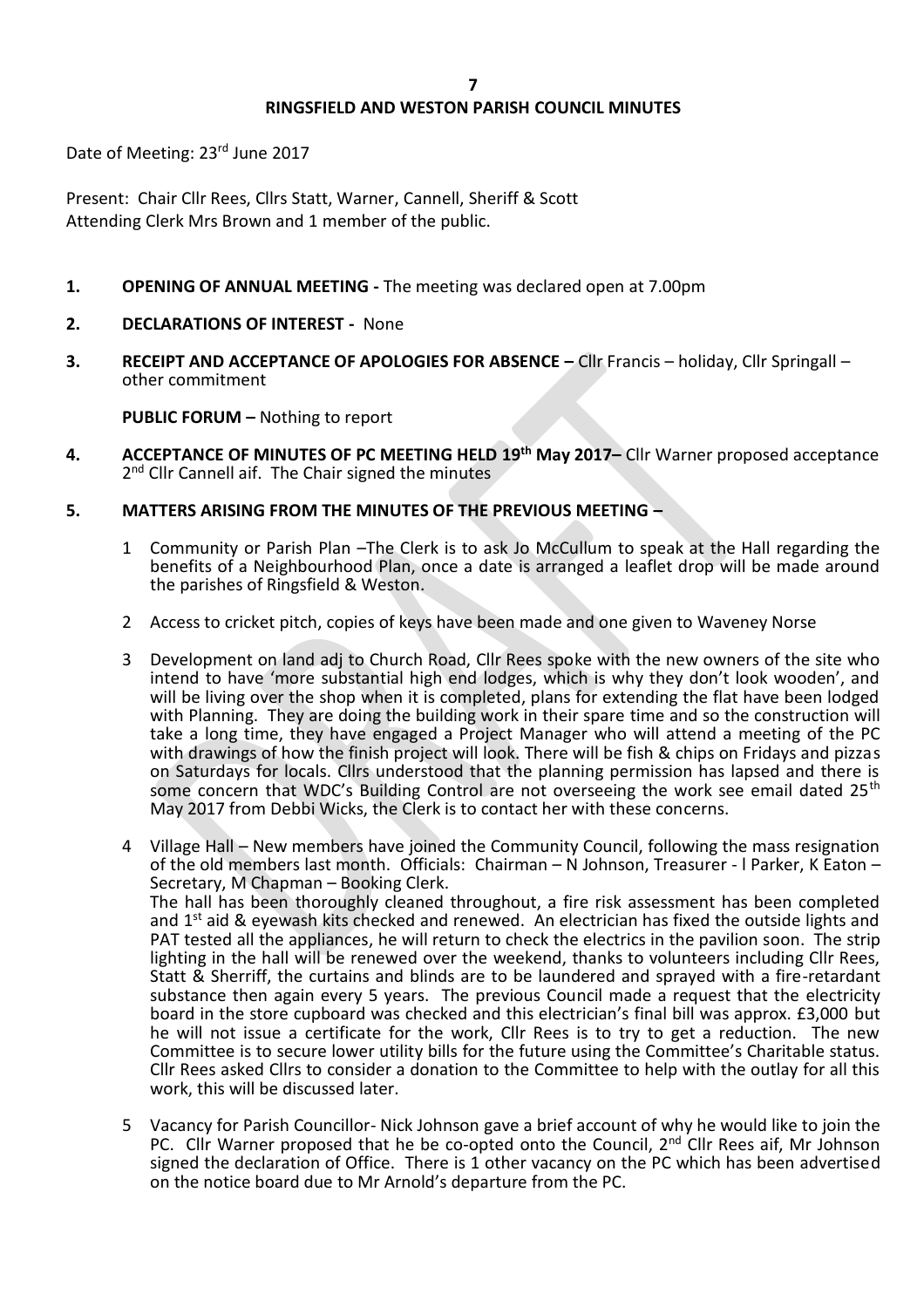7 Play Area – The Clerk is to contact both WREN & WDC regarding the use of Section 106 money as third party funding for project, the results of the funding application from Wren will now not be available until 28<sup>th</sup> September. Mr Michael Montague recently sadly passed away, his widow has given £50 to the fund in his memory. There will be a board erected in the new play area mentioning everyone who has contributed including Mr Stuart Wilson, a long term resident, who arranged the acquisition of the land, the building of the village hall and the first play area. There is to be an indoor car boot sale in aid of the new play area on Saturday  $7<sup>th</sup>$  October 10.00am – 12.00 noon.

## **6 FINANCE**

#### **A Accounts for Payment**

| Total cheques 6                           | £2,485.68 |
|-------------------------------------------|-----------|
| Cllr Statt - Stickers for Defib           | 38.16     |
| Cllr Rees - expenses from litter pick     | 115.10    |
| R Dawson - To fit Defib                   | 186.50    |
| East England Ambulance - Defib & training | 1,896.00  |
| PAYE                                      | 41.00     |
| J Brown - Clerk's Pay & expenses for May  | 208.92    |
|                                           |           |

Cllr Cannell proposed acceptance and that these accounts are paid 2<sup>nd</sup> Cllr Scott, aif

## **b Accounts already paid -** None

**c Receipts –** Car boot sale -£305.00. Unidentified deposit £2568.14 (M&H £50.00, Weston Country Fayre £2508.14, £10 raffle in aid of the Play Area) **d Bank Balance Statement** at 28th April 2017: £ 20,60.97

## **7 CORRESPONDENCE**

Harlequin Group – re proposed installation of telephone mast off Cromwell Road. Concerns have been raised by some nearby residents over noise, unsightliness and health risks. Cllr Rees has passed the comments onto Harlequin who have agreed to write to them to allay their fears.

## **8 PLANNING –**

## a.**Applications Rec'd –**

1) DC/17/1612/FUL MR Scase-Jones, Triple Trees, Cucumber Lane. Replacement of existing bungalow with two storey dwelling and subservient connected outbuildings. Site visit held in May. Cllr Rees called at the property, but there was no one at home, she thought the proposed building would dominate the plot.

2) APP/T3535/W/17/3173889 Park House, Kings Lane. Appeal against WDC's refusal to granted permission for application DC/16/4692/ROC

Cllr Cannell proposed that the PC ask that the land be advertised at an appropriate price for agricultural use to gauge local need.

## **b Decisions Rec'd–** None

DC/17/1694/FUL Mr Seely, Sparrows Thick, Redisham Road. Ground floor extension to kitchen and first floor gable extension above with balcony. GRANTED 3 conditions

## **10 REPORTS**

**County and District Councillors Reports -** None **Parish Councillor Reports -** 

Responders and trained users. Cllr Rees thanked Cllr Statt for sorting it all out.